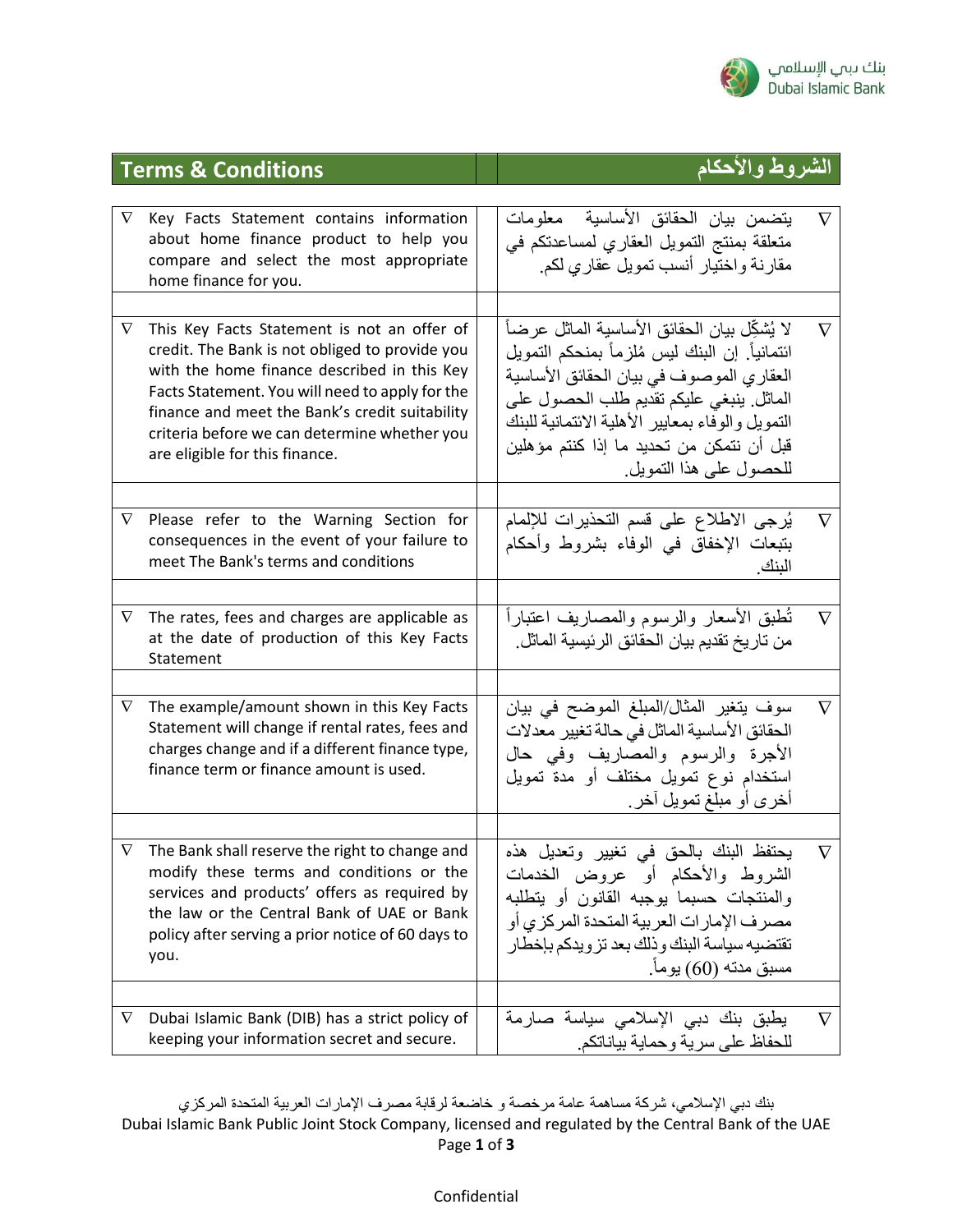

| $\nabla$ | If the finance is approved, Dubai Islamic Bank<br>(DIB) will provide you with a copy of the<br>contract to read and with appropriate time to<br>review before signing it.                                                                                                                                                                                  | في حالة الموافقة على التمويل، سوف يزودكم<br>بنك دبي الإسلامي بنسخة من العقد لقراءتها<br>ومنحكم مهلة كافية للمراجعة قبل توقيعه.                                                                                                                                                                                                           | $\nabla$ |
|----------|------------------------------------------------------------------------------------------------------------------------------------------------------------------------------------------------------------------------------------------------------------------------------------------------------------------------------------------------------------|------------------------------------------------------------------------------------------------------------------------------------------------------------------------------------------------------------------------------------------------------------------------------------------------------------------------------------------|----------|
|          |                                                                                                                                                                                                                                                                                                                                                            |                                                                                                                                                                                                                                                                                                                                          |          |
| $\nabla$ | You are eligible for a Cooling-off period of<br>maximum of 5 days. You can cancel or change<br>the application during the Cooling-Off period.<br>In this case, the Bank will charge Due diligence<br>and Documentation Fee as per the Schedule of<br>Charges. You can waive the Cooling-off period<br>and avail the Finance immediately after<br>approval. | يحق لكم ممارسة خيار إلغاء الشراء (خيار<br>المراجعة) خلال فترة أقصاها (5) أيام.<br>ويمكنكم أثناء فترة المراجعة القيام بإلغاء<br>الطلب أو تغييره. وفي هذه الحالة، يطبق البنك<br>رسوم الدراسة الائتمانية وإعداد المستندات<br>وفقأ لجدول الرسوم يمكنكم التنازل عن فترة<br>إلغاء الشراء (المراجعة) والحصول على<br>التمويل فوراً بعد الموافقة. | $\nabla$ |
|          |                                                                                                                                                                                                                                                                                                                                                            |                                                                                                                                                                                                                                                                                                                                          |          |
| $\nabla$ | The bank is not permitted to charge profit on<br>accrued profit in accordance with the Article<br>(121), Clause 3 in Decretal Federal law No. (14)<br>of 2018, Regarding the Central Bank &<br>Organization of Financial Institutions and<br>Activities                                                                                                    | لا يُسمح للبنك بتقاضىي أرباح على الأرباح<br>المتراكمة وذلك وفقاً للبند 3 من المادة (121)<br>من المرسوم بقانون اتحادي رقم (14) لسنة<br>2018 في شأن المصرف المركزي وتنظيم<br>المنشآت والأنشطة المالبة                                                                                                                                      | $\nabla$ |
|          |                                                                                                                                                                                                                                                                                                                                                            |                                                                                                                                                                                                                                                                                                                                          |          |
| $\nabla$ | You alone shall be responsible for the<br>correctness of the information and data that<br>are provided to make this Key Fact Statement                                                                                                                                                                                                                     | تتحملون وحدكم المسؤولية عن صحة<br>المعلومات والبيانات المقدمة لكتابة بيان<br>الحقائق الأساسية الماتل.                                                                                                                                                                                                                                    | $\nabla$ |
|          |                                                                                                                                                                                                                                                                                                                                                            |                                                                                                                                                                                                                                                                                                                                          |          |
| $\nabla$ | The finance facility agreement and other<br>terms and conditions shall be governed by the<br>UAE relevant laws as applied by the<br>competent courts of the UAE to the extent<br>these laws do not conflict with the principles<br>of Sharia in which cases the principles of<br>Sharia shall prevail.                                                     | تخضع اتفاقية التسهيلات التمويلية والشروط<br>والأحكام الأخرى للقوانين ذات الصلة في دولة<br>الإمارات العربية المتحدة وفقأ لما هو معمول<br>به في محاكم دولة الإمارات العربية المتحدة<br>المختصبة طالما أن هذه القوانين لا تتعارض مع<br>مبادئ الشريعة؛ وفي حال التعارض، فإنه<br>عندئذٍ يُعمل بمبادئ الشريعة.                                 | $\nabla$ |
|          |                                                                                                                                                                                                                                                                                                                                                            |                                                                                                                                                                                                                                                                                                                                          |          |
| $\nabla$ | DIB will provide you on monthly basis, with a<br>free Asset statement (electronic or paper)                                                                                                                                                                                                                                                                | سوف يزودكم بنك دبي الإسلامي علىي أساس<br>شهري بكشف مجانى بالأصول (بصيغة<br>إلكترونية أو ورقية).                                                                                                                                                                                                                                          | V        |
|          |                                                                                                                                                                                                                                                                                                                                                            |                                                                                                                                                                                                                                                                                                                                          |          |
| V        | This is a Sharia compliant product, please visit<br>DIB website for more details www.dib.ae                                                                                                                                                                                                                                                                | هذا المنتج متوافق مع الشريعة الإسلامية،<br>يُرجى زيارة الموقع الإلكتروني لبنك دبي                                                                                                                                                                                                                                                        | $\nabla$ |

بنك دبي اإلسالمي، شركة مساهمة عامة مرخصة و خاضعة لرقابة مصرف اإلمارات العربية المتحدة المركزي Dubai Islamic Bank Public Joint Stock Company, licensed and regulated by the Central Bank of the UAE Page **2** of **3**